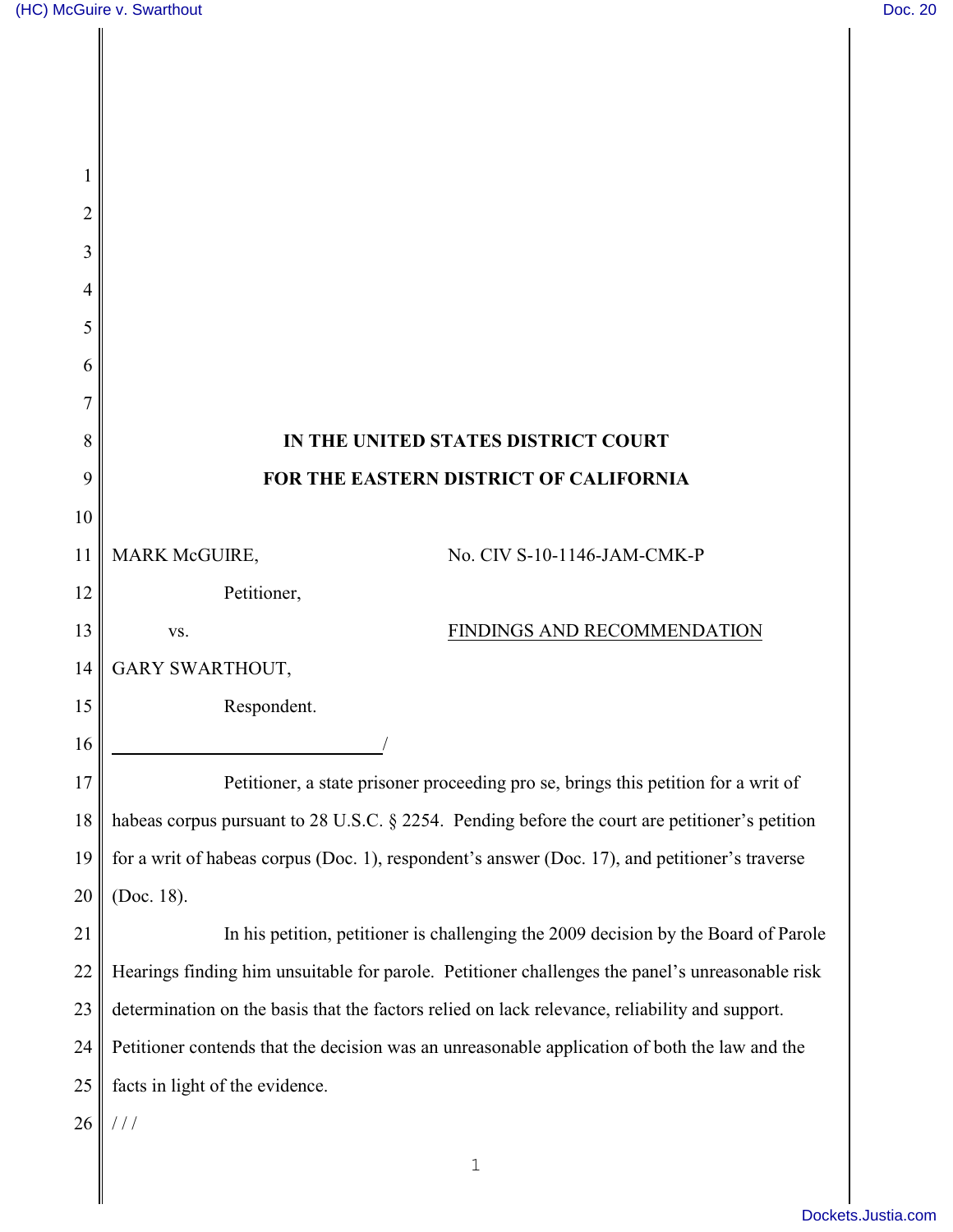| 1      | The issue of parole denials in California has specifically been addressed by the                                                                                                                                            |
|--------|-----------------------------------------------------------------------------------------------------------------------------------------------------------------------------------------------------------------------------|
| 2      | United States Supreme Court. Reversing the Ninth Circuit's decision in Hayward v. Marshall,                                                                                                                                 |
| 3      | 603 F.3d 546 (9th Cir. 2010) (en banc), the Court observed:                                                                                                                                                                 |
| 4      | Whatever liberty interest exists [in parole] is, of course, a <i>state</i><br>interest. There is no right under the Federal Constitution to be                                                                              |
| 5      | conditionally released [on parole] before the expiration of a valid sentence,<br>and the States are under no duty to offer parole to their prisoners. Id. at 7.                                                             |
| 6<br>7 | When, however, a State creates a liberty interest, the Due Process Clause<br>requires fair procedures for its vindication - and federal courts will review<br>the application of those constitutionally required procedures |
| 8      | Swarthout v. Cooke, 562 U.S. ___, 131 S. Ct. 859, 862 (2011) (per curiam) (citing Greenholtz v.                                                                                                                             |
| 9      | Inmates of Neb. Penal and Correctional Complex, 442 U.S. 1, 7 (1979)) (emphasis in original).                                                                                                                               |
| 10     | The Court held:                                                                                                                                                                                                             |
| 11     | In the context of parole, we have held that the procedures required<br>are minimal. In Greenholtz, we found that a prisoner subject to a                                                                                    |
| 12     | parole statute similar to California's received adequate process<br>when he was allowed an opportunity to be heard and was provided                                                                                         |
| 13     | a statement of the reasons why parole was denied. 442 U.S. at 16.<br>"The Constitution," we held, "does not require more." Ibid.                                                                                            |
| 14     | Cooke and Clay received at least this amount of process: They<br>were allowed to speak at their parole hearings and to contest the                                                                                          |
| 15     | evidence against them, were afforded access to their records in<br>advance, and were notified as to the reasons why parole was                                                                                              |
| 16     | denied. (citations omitted).<br>That should have been the beginning and the end of the federal                                                                                                                              |
| 17     | habeas courts' inquiry into whether Cook and Clay received due<br>process                                                                                                                                                   |
| 18     | <u>Id.</u>                                                                                                                                                                                                                  |
| 19     | The Court added that "[n]o opinion of ours supports converting California's                                                                                                                                                 |
| 20     | 'some evidence' rule into a substantive federal requirement" and "it is no federal concern                                                                                                                                  |
| 21     | whether California's 'some evidence' rule of judicial review (a procedure beyond what the                                                                                                                                   |
| 22     | Constitution demands) was correctly applied" because "a 'mere error of state law' is not a denial                                                                                                                           |
| 23     | of due process." Id. at 862-63 (citing Engle v. Isaac, 456 U.S. 107, 121, n.21 (1982)). Thus, in                                                                                                                            |
| 24     | cases challenging the denial of parole, the only issue subject to federal habeas review is whether                                                                                                                          |
| 25     | the inmate received the procedural due process protections of notice and an opportunity to be                                                                                                                               |
| 26     | heard. There is no other clearly established federal constitutional right in the context of parole.                                                                                                                         |
|        | $\mathbf{2}$                                                                                                                                                                                                                |
|        |                                                                                                                                                                                                                             |